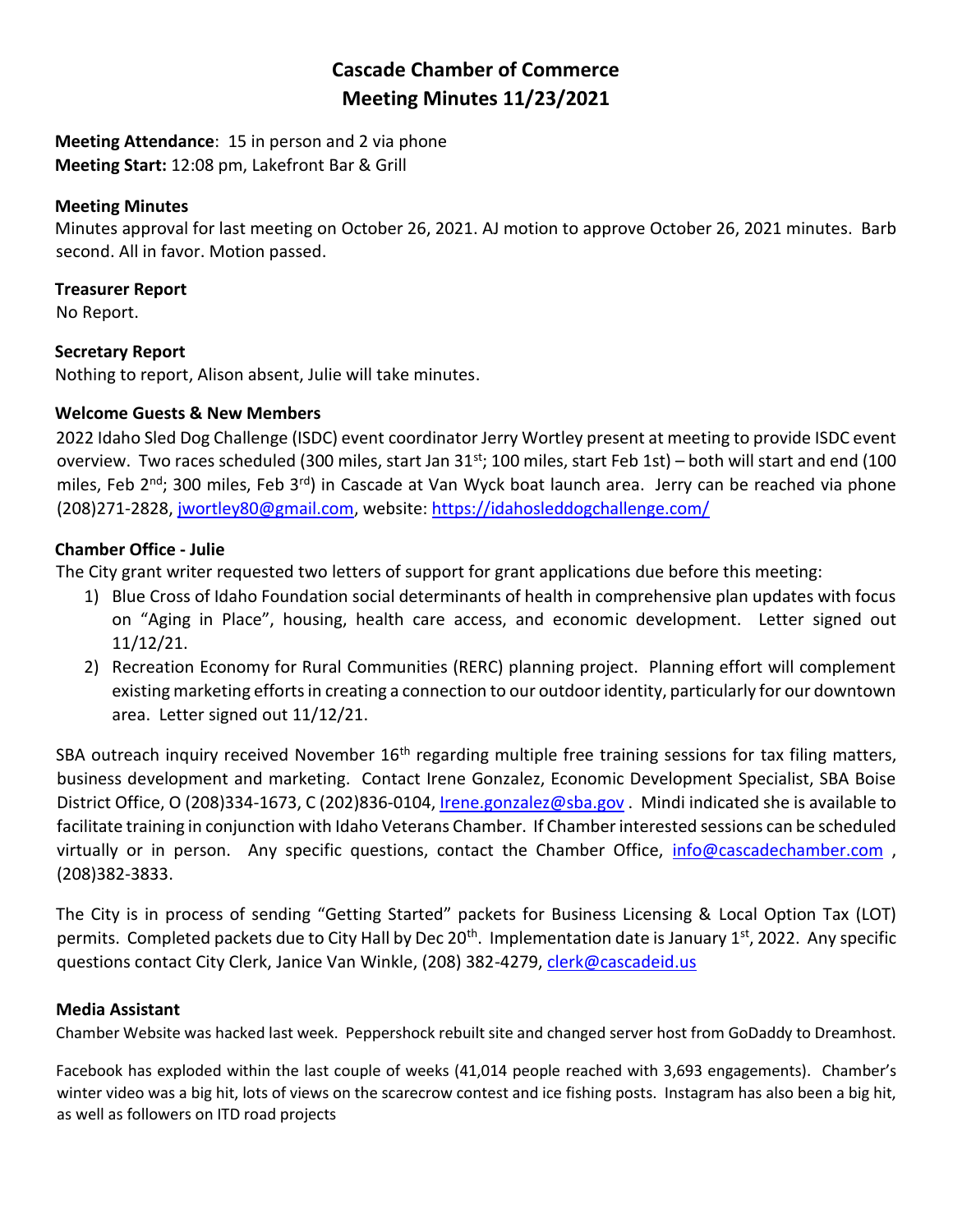Making forward progress on the Community Calendar project with Mr. Hurley and wrapping up 2021-year end marketing projects.

ISSA Snowmobile Ride planning in work for 3/5/22 event at Northshore Lodge, Warm Lake.

Northshore Lodge offering free Thanksgiving Dinner on Thanksgiving Day. Contact Northshore Lodge, 208-632-2000 for details.

#### **2 nd Annual Scarecrow Contest –**

**Winner: Valley Bait and Tackle** (entry #21 with 26 votes)

Honorable Mention: Watkins Pharmacy (entry# 8 with 22 votes) and Umpqua Bank (entry#10 with 21 votes) 25 entries with 138 votes overall.

# **City Christmas Tree –**

Goal is to have tree harvested Nov 29<sup>th</sup> – Dec 1<sup>st</sup> (Parker Tree Service to harvest & place. AJ of Trinity Pines will build stand for tree). Decorate tree Dec  $2^{nd}$  – Dec 3<sup>rd</sup> (Renee of Forever LED will act as consult/assist with lights). Lights for tree have been purchased. Tree Lighting Dec 4<sup>th</sup>, 6:30pm (Jeff at Tackle Tom's offered to coordinate tree lighting event).

# **2022 Board of Directors, Nominating Committee –**

Open Seats: President (Jenni stepping down) Vice President (Brian stepping down) Member at Large (seat 1) Member at Large (seat 2)

Unless others express interest, Secretary (Alison Haupt) and Treasurer (Pam Holden) willing to continue on the Board.

Nominating committee presented Tom Reinhardt, candidate for President; Phillip Wyatt, candidate for Vice President, Belinda Provancher and Student Council Rep for Member at Large. Ballots will be distributed to chamber membership on Dec 2nd. Online ballots due no later than Friday, Dec 10<sup>th</sup>. Election will take place at Dec 14<sup>th</sup> meeting. Results will be announced at Dec 28<sup>th</sup> meeting. Newly elected Officers/Board members shall assume their offices/duties at the first Chamber meeting in January 2022 (Jan 11<sup>th</sup>).

# **Fireworks Contract /Vendor –**

Jenni reported that Brian has feelers out for a vendor to provide and set off 2022 Thunder Mtn Days fireworks display. Jenni will also touch base with Kathy Hull.

# **American Legion Upcoming Events – Jack**

Thanksgiving Day meal (take-out only) scheduled for Thursday, Nov 25<sup>th</sup>, 13pm.

Legion Santa Party will be held Sunday, Dec 19<sup>th</sup>, 2-4pm. Will include hot chocolate, goodies, and a gift per child and a pic with Santa.

# **Mayor -**

The Business License and Local Option Tax (LOT) registration packets going out to local businesses.

An Accessory Dwelling Unit ordinance in under City Council consideration.

The City is working with the Housing Community Foundation to develop worker housing.